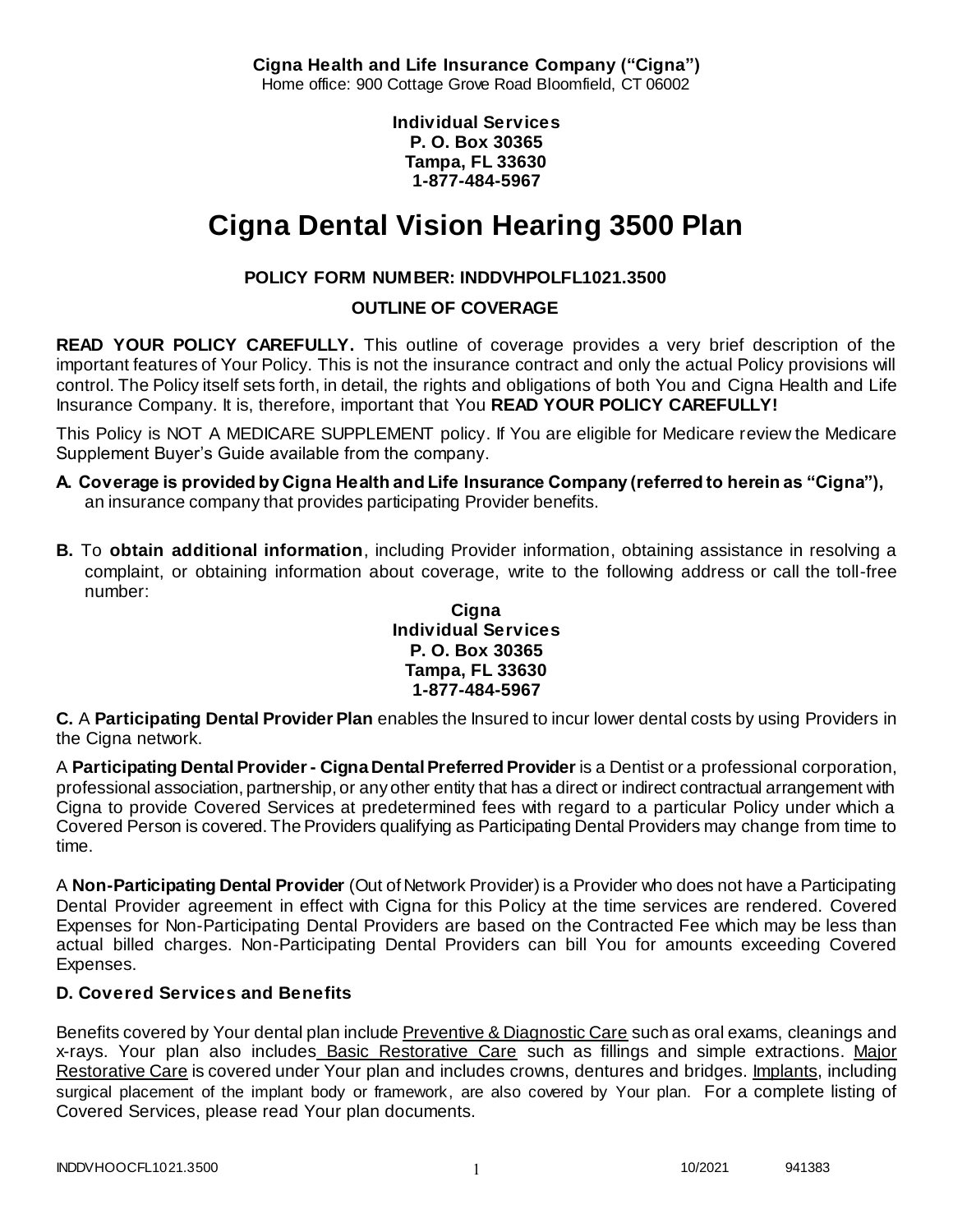The frequency of certain Covered Services, like cleanings, are limited. Refer to Your Policy for specific limitations on frequency under Your plan.

### **Benefit Schedule**

The benefits outlined in the table below show the payment percentages for Cover ed Expenses **AFTER** any applicable Deductibles have been satisfied unless otherwise stated.

# **CIGNA DENTAL, VISION, AND HEARING INSURANCE** *The Schedule*

### **For You and Your Dependents**

#### **The Schedule – Dental Benefits**

If You select a Participating Dental Provider, Your cost will be less than if You select a Non-Participating Dental Provider.

#### **Emergency Services**

The Benefit Percentage payable for Emergency Services charges made by a Non-Participating Dental Provider is the same Benefit Percentage as for Participating Dental Provider Charges. Dental Emergency services are required immediately to either alleviate pain or to treat the sudden onset of an acute dental condition. These are usually minor procedures performed in response to serious symptoms, which temporarily relieve significant pain, but do not effect a definitive cure, and which, if not rendered, will likely result in a more serious dental or medical complication.

#### **Dental Deductibles**

Dental Deductibles are expenses to be paid by You or Your Dependent. Dental Deductibles are in addition to any Coinsurance. Once the Dental Deductible maximum in The Schedule has been reached You and Your family need not satisfy any further dental deductible for the rest of that year.

#### **Participating Dental Provider Payment**

Participating Dental Provider services are paid based on the Contracted Fee agreed upon by the Provider and Cigna.

#### **Non-Participating Dental Provider Payment**

Non-Participating Dental Provider services are paid based on the Contracted Fee.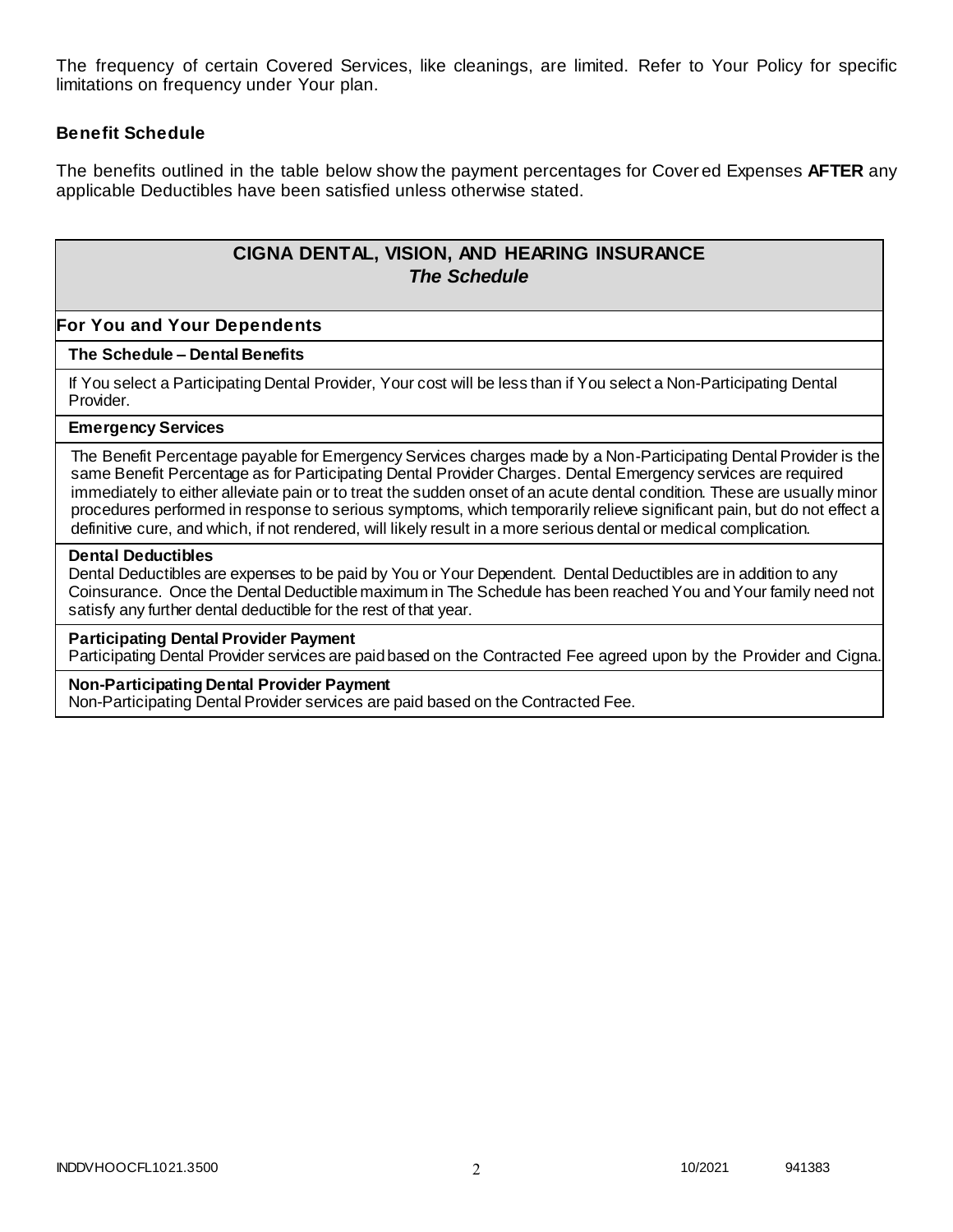| DENTAL BENEFIT HIGHLIGHTS                                                                                                                                                                                                                                                 |                                                  |
|---------------------------------------------------------------------------------------------------------------------------------------------------------------------------------------------------------------------------------------------------------------------------|--------------------------------------------------|
| Classes I, II, III, IX<br><b>Calendar Year Maximum</b>                                                                                                                                                                                                                    | \$2,500 per person                               |
| <b>Class IX Lifetime Maximum</b>                                                                                                                                                                                                                                          | \$2,000 per person                               |
| <b>Calendar Year Dental Deductible</b>                                                                                                                                                                                                                                    |                                                  |
| Individual                                                                                                                                                                                                                                                                | \$100 per person                                 |
|                                                                                                                                                                                                                                                                           | Not Applicable to Class I                        |
| Class I                                                                                                                                                                                                                                                                   | The Percentage of Covered Expenses the Plan Pays |
| Preventive Care<br>Oral Exams<br><b>Routine Cleanings</b><br>Routine X-rays<br>Non-Routine X-rays<br><b>Fluoride Application</b><br><b>Sealants</b><br>Space Maintainers (non-orthodontic)<br>Emergency Care to Relieve Pain                                              | 100%                                             |
| <b>Class II</b>                                                                                                                                                                                                                                                           | The Percentage of Covered Expenses the Plan Pays |
| <b>Basic Restorative</b><br>Fillings<br>Surgical Extraction of Impacted Teeth<br>Oral Surgery, Simple Extractions<br>Relines, Rebases, and Adjustments<br>Repairs - Bridges, Crowns, and Inlays<br>Repairs - Dentures                                                     | 80% after dental deductible                      |
| <b>Class III</b>                                                                                                                                                                                                                                                          | The Percentage of Covered Expenses the Plan Pays |
| <b>Major Restorative</b><br>Crowns / Inlays / Onlays<br>Root Canal Therapy / Endodontics<br><b>Minor Periodontics</b><br><b>Major Periodontics</b><br>Oral Surgery, All Except Simple Extractions<br>Prosthesis Over Implant<br>Anesthetics<br>Dentures<br><b>Bridges</b> | 50% after dental deductible                      |
| <b>Class IX</b>                                                                                                                                                                                                                                                           | The Percentage of Covered Expenses the Plan Pays |
| Implants                                                                                                                                                                                                                                                                  | 50% after plan deductible                        |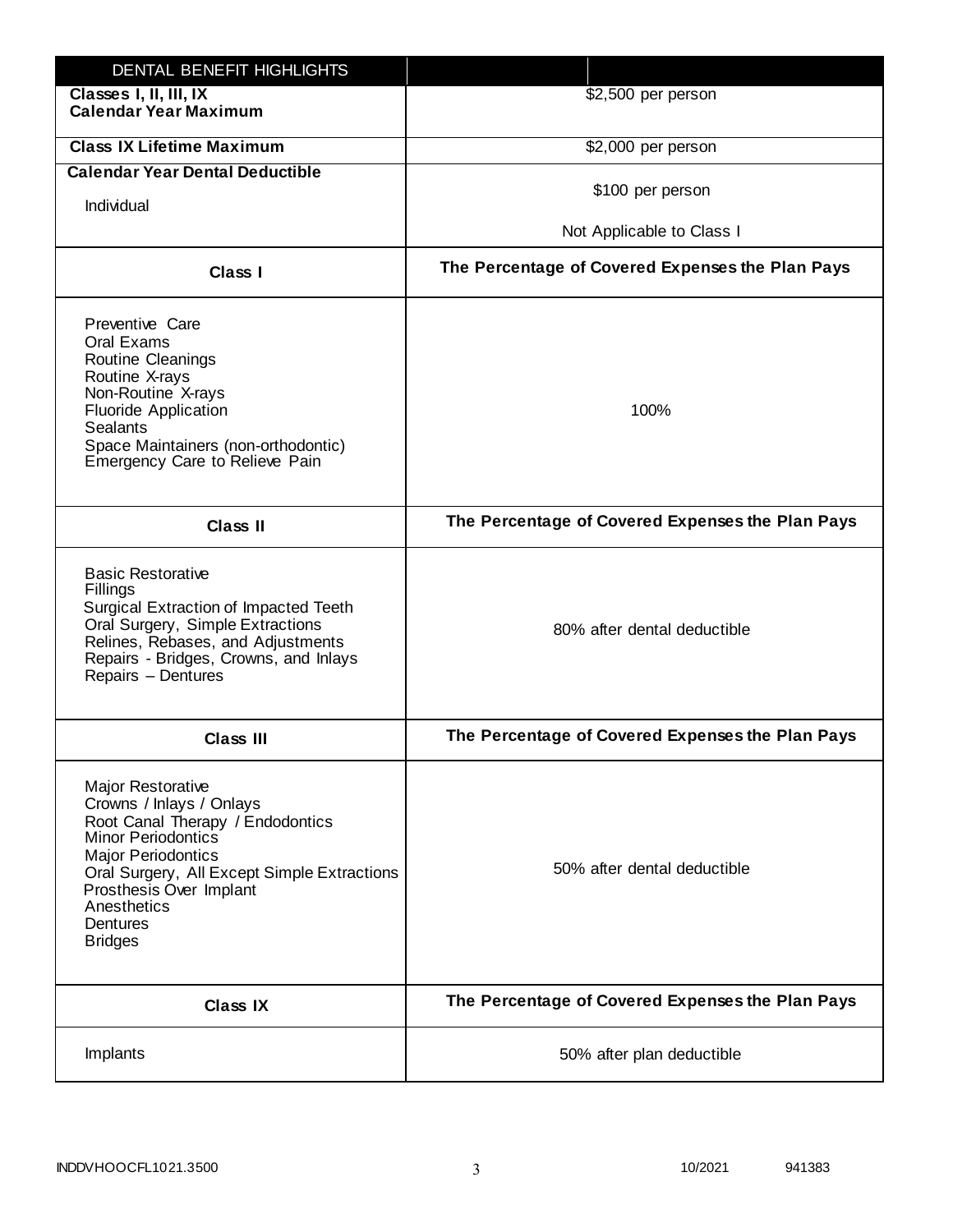| The Schedule - Vision Benefits                                                                  |                                                                                          |
|-------------------------------------------------------------------------------------------------|------------------------------------------------------------------------------------------|
| <b>VISION BENEFIT HIGHLIGHTS</b>                                                                |                                                                                          |
| Eye Examinations, including refraction                                                          | The plan pays 90% of expenses, not to exceed a \$100 calendar<br>year maximum per person |
| Materials (corrective eyeglasses or contact<br>lenses, including fittings and follow-up visits) | \$300 calendar year maximum per person                                                   |

| The Schedule - Hearing Benefits                             |                                        |
|-------------------------------------------------------------|----------------------------------------|
| HEARING BENEFIT HIGHLIGHTS                                  |                                        |
| <b>Hearing Examinations</b>                                 | \$50 calendar year maximum per person  |
| Materials (Hearing Aids, including fittings<br>and repairs) | \$700 calendar year maximum per person |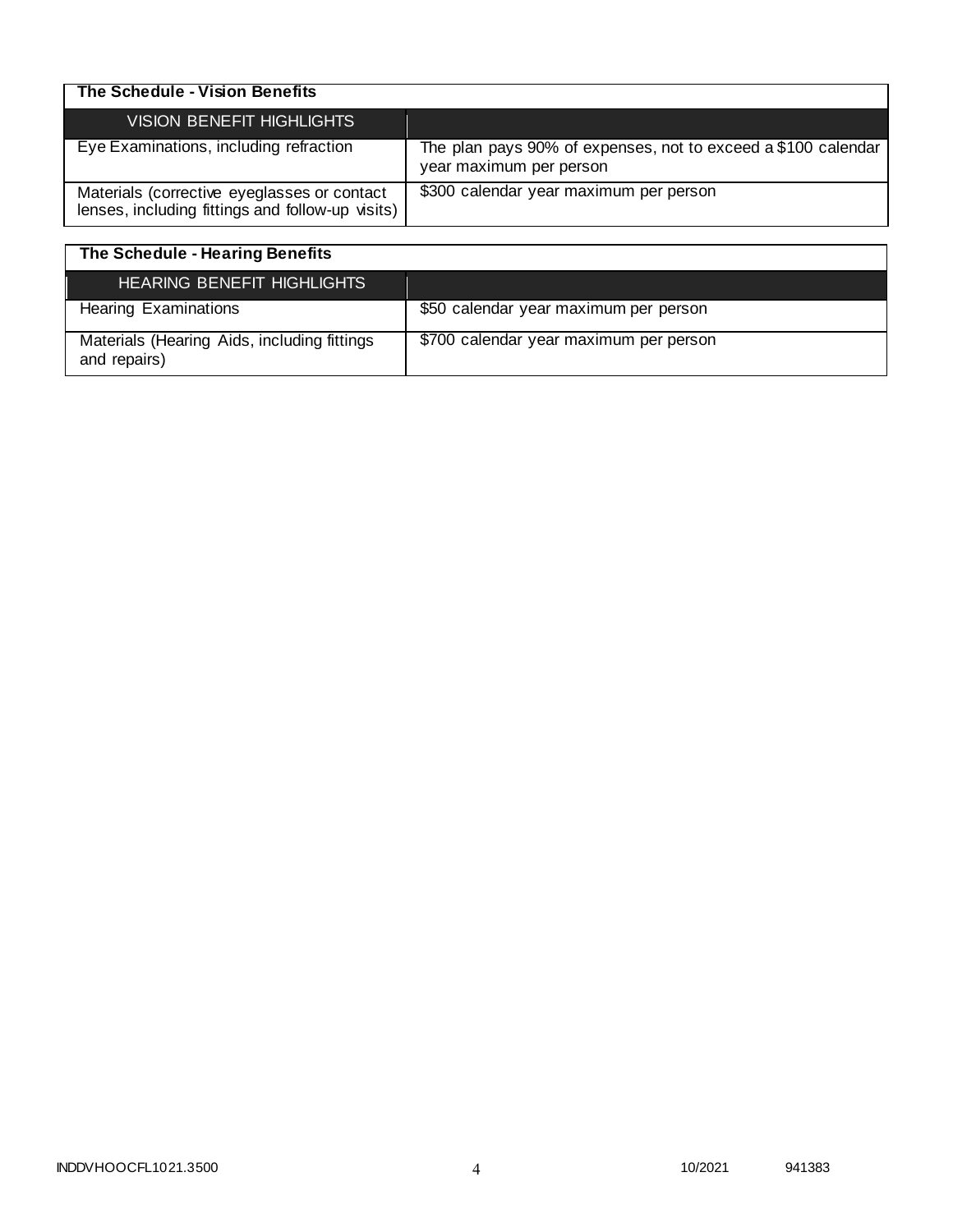# **Waiting Periods**

A Covered Person may access their dental, vision, and hearing benefit insurance once he or she has satisfied the following waiting periods.

- there is no waiting period for Class I or II dental benefits or for vision and hearing benefits.
- after 6 consecutive months of coverage dental benefits will increase to include the list of Class III procedures.
- after 12 consecutive months of coverage dental benefits will increase to include the list of Class IX procedures.

### **Missing Teeth Limitation**

There is no payment for replacement of teeth that are missing when a person first becomes insured. This payment limitation no longer applies after 24 months of continuous coverage.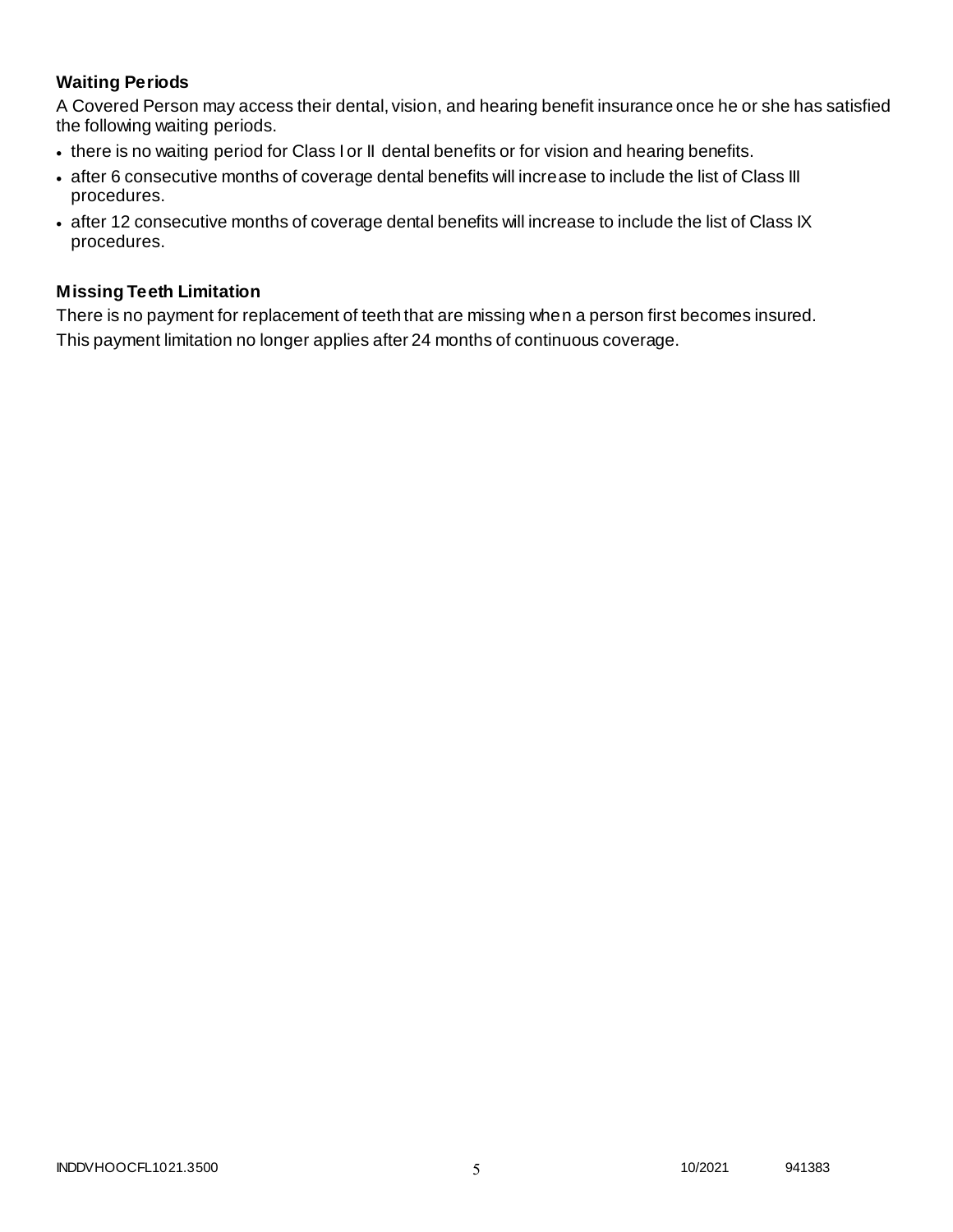# **E. Insured's Financial Responsibility**

The Insured is responsible for paying the monthly or quarterly premium on a timely basis. The Insured is also responsible to pay Providers for charges that are applied to the Deductibles, Coinsurance, and any amounts charged by Non-Participating Dental Providers in excess of the Contracted Fee. In addition, any charges for Medically Necessary and/or Dentally Necessary items that are excluded under the Policy are the responsibility of the Insured.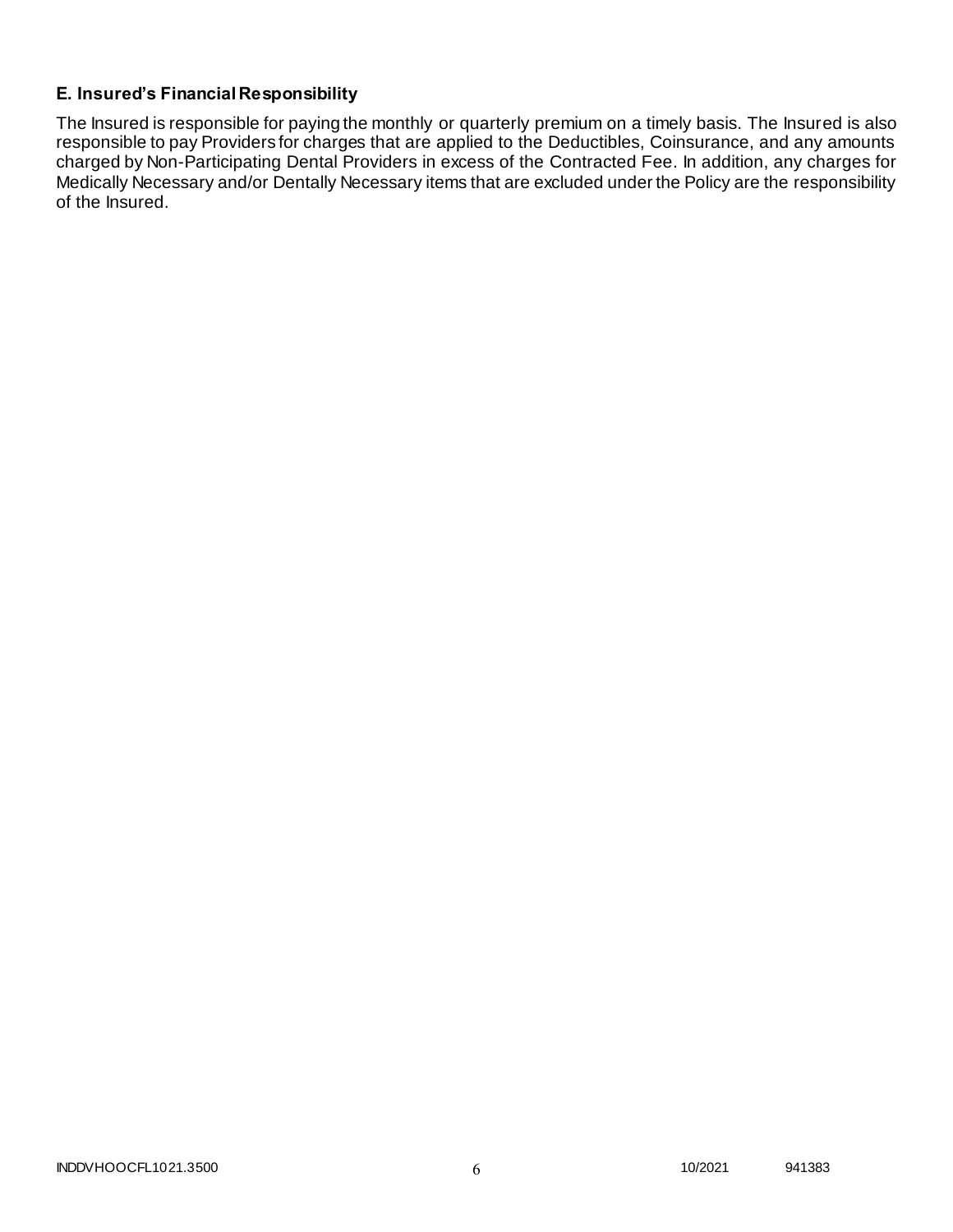# **F. Exclusions And Limitations: What Is Not Covered By This Policy**

# **Expenses Not Covered**

Covered Expenses will not include, and no payment will be made for:

- procedures which are not included in the list of Covered Dental Services, Covered Vision Services, or Covered Hearing Services;
- cone beam imaging;
- instruction for plaque control, oral hygiene and diet;
- core build-ups;
- veneers;
- precious or semi-precious metals for crowns, bridges and abutments;
- restoration of teeth which have been damaged by erosion, attrition or abrasion;
- bite registrations; precision or semi-precision attachments; or splinting;
- orthodontic treatment, except for the treatment of cleft lip and cleft palate;
- general anesthesia or intravenous sedation, when used for the purposes of anxiety control or patient management is not covered; may be considered only when medically or dentally necessary and when in conjunction with covered complex oral surgery;
- athletic mouth guards;
- services performed solely for cosmetic reasons;
- personalization or decoration of any dental device or dental work;
- replacement of an appliance per benefit guidelines;
- services that are deemed to be medical in nature;
- services and supplies received from a hospital;
- prescription drugs;
- plano lenses;
- VDT (video display terminal)/computer eyeglass benefit;
- medical or surgical treatment of the eyes;
- any type of corrective vision surgery, including LASIK surgery, radial ketatonomy (RK), automated lamellar keratoplasty (ALK), or conductive keratoplasty (CK);
- Orthoptic or vision training and any associated supplemental testing;
- any eye examination, or any corrective eyewear, required by an employer as a condition of employment;
- safety eyewear;
- sub-normal vision aids or non-prescription lenses;
- Magnification or low vision aids not shown as covered in the Schedule of Vision Coverage;
- Assistive Listening Devices (ALDs);
- medical and/or surgical treatment of the internal or external structures of the ear, including but not limited to Cochlear implants;
- Hearing Aids not prescribed by a Licensed Hearing Care Professional;
- ear protective devices or plugs;
- Hearing Aids maintenance/service contracts, ear molds and other miscellaneous repairs;
- Hearing Aids purchased online or over the counter (OTC); or
- Disposable Hearing Aids.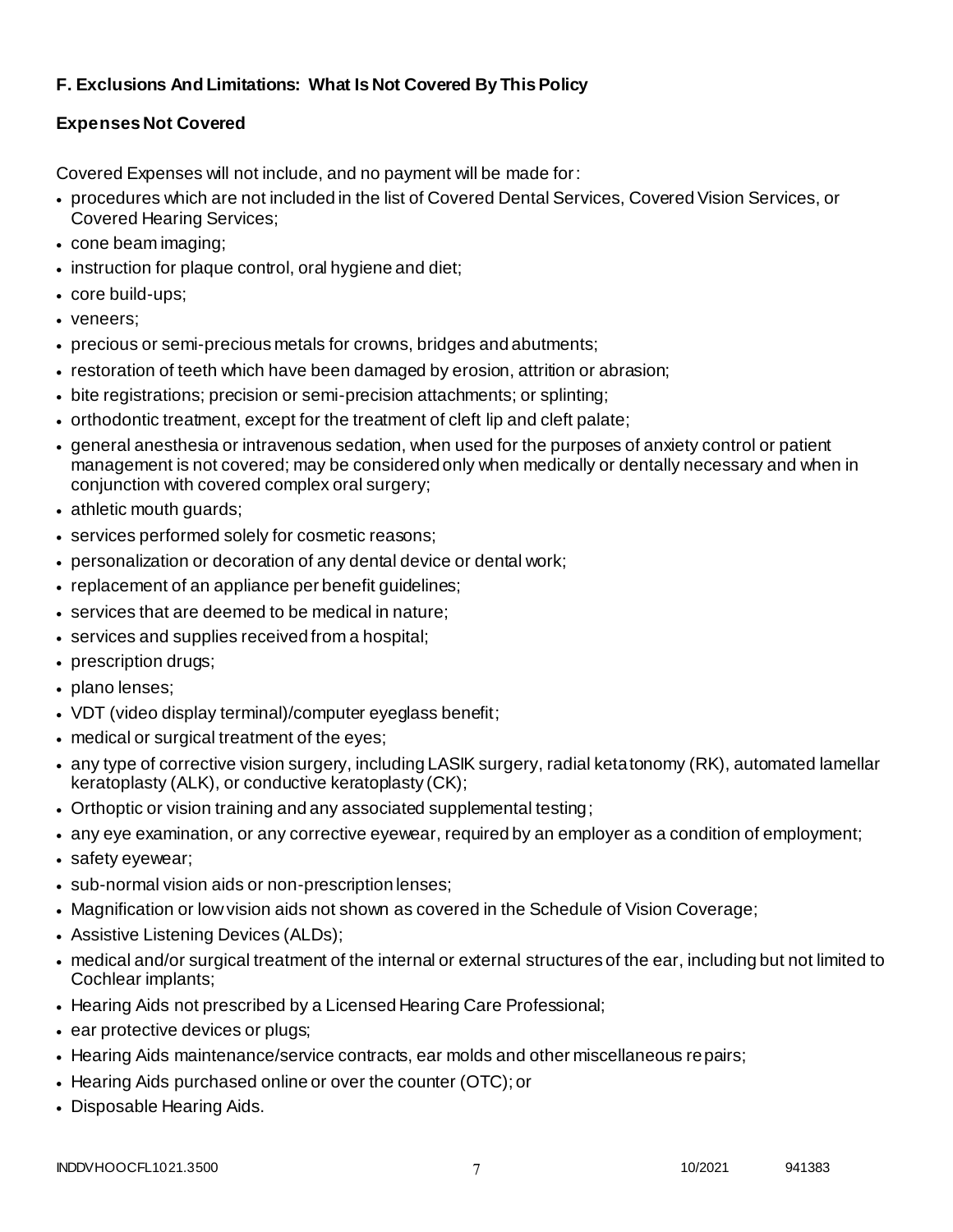### **General Limitations**

No payment will be made for expenses incurred for You or any one of Your Dependents:

- For services not specifically listed as Covered Services in this Policy;
- For services or supplies that are not Medically Necessary;
- For services received before the Effective Date of coverage;
- For services received after coverage under this Policy ends;
- For services for which You have no legal obligation to pay or for which no charge would be made if You did not have insurance coverage;
- For Professional services or supplies received or purchased directly or on Your behalf by anyone, including a Provider, from any of the following:
	- Yourself or Your employer;
	- a person who lives in the Covered Person's home, or that person's employer;
	- a person who is related to the Covered Person by blood, marriage or adoption, or that person's employer.
- for or in connection with an Injury arising out of, or in the course of, any employment for wage or profit;
- for or in connection with a Sickness which is covered under any workers' compensation or similar law;
- for charges made by a Hospital owned or operated by or which provides care or performs services for, the United States Government, if such charges are directly related to a condition which occurred while serving in the military or an associated auxiliary unit;
- services or supplies received due to an act of war, declared or undeclared while serving in the military or an associated auxiliary unit,
- to the extent that payment is unlawful where the person resides when the expenses are incurred;
- for charges which the person is not legally required to pay;
- for charges which would not have been made if the person had no insurance;
- to the extent that billed charges exceed the rate of reimbursement as described in the Schedule;
- for charges for unnecessary care, treatment or surgery;
- to the extent that You or any of Your Dependents is in any way paid or entitled to payment for those expenses by or through a public program, other than Medicaid;
- for or in connection with experimental procedures or treatment methods not approved by the American Dental Association or the appropriate dental specialty society;
- Procedures that are a covered expense under any other plan which provides dental, vision, or hearing benefits;
- To the extent that benefits are paid or payable for those expenses under the mandatory part of any auto insurance policy written to comply with a "no-fault" insurance law or an uninsured motorist insurance law. Cigna will take into account any adjustment option chosen under such part by You or any one of Your Dependents.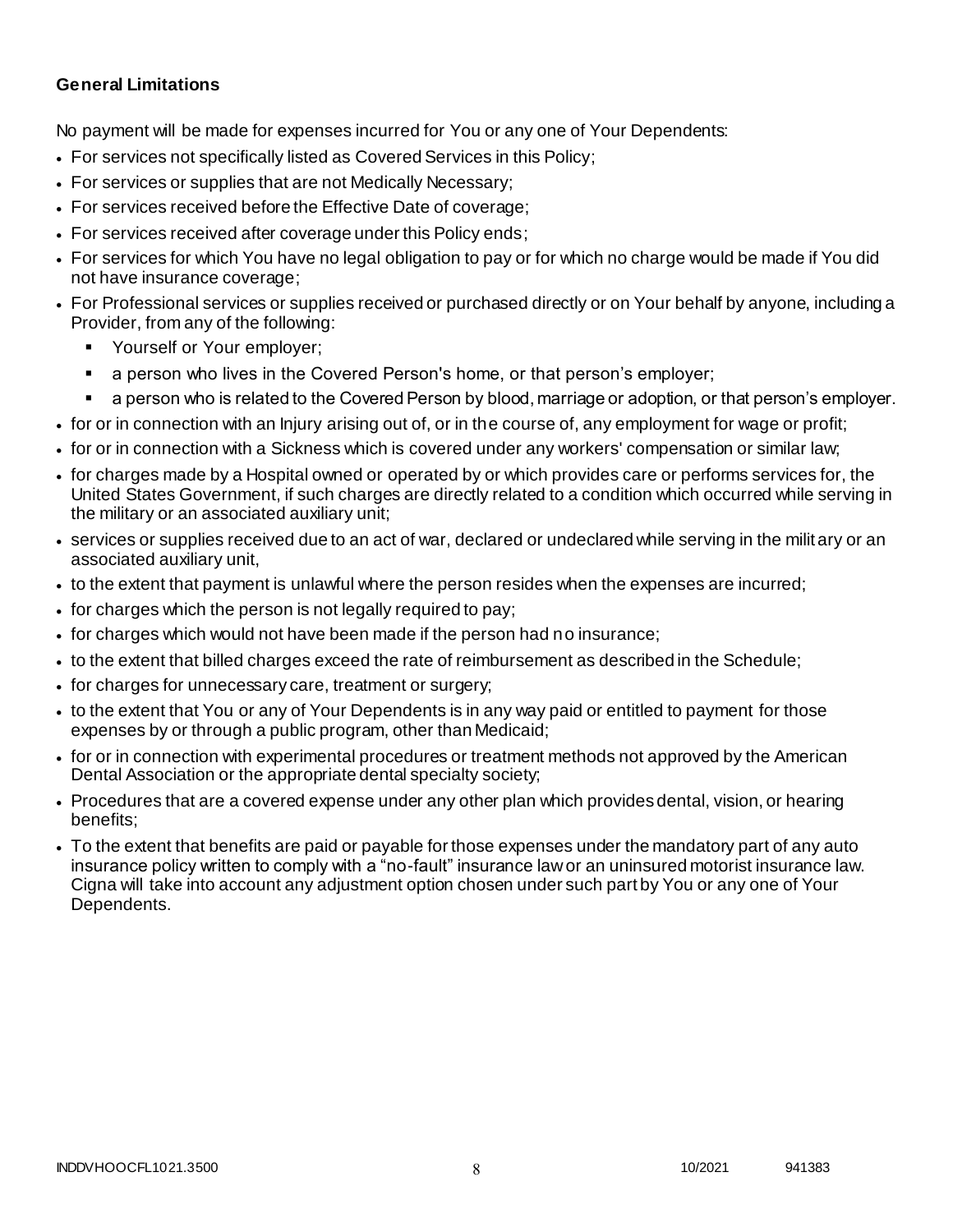## **G. Predetermination of Dental Benefits Program**

Predetermination of Benefits is a voluntary review of a Dentist's proposed treatment plan and expected charges. It is not preauthorization of service and is not required.

The treatment plan should include supporting pre-operative x-rays and other diagnostic materials as requested by Cigna's dental consultant. If there is a change in the treatment plan, a revised plan should be submitted.

Cigna will determine covered dental expenses for the proposed treatment plan. If there is no Predetermination of Benefits, Cigna will determine covered dental expenses when it receives a claim.

Review of proposed treatment is advised whenever extensive dental work is recommended when charges exceed **\$500**.

Predetermination of Benefits is not a guarantee of a set payment. Payment is based on the services that are actually delivered and the coverage in force at the time services are completed.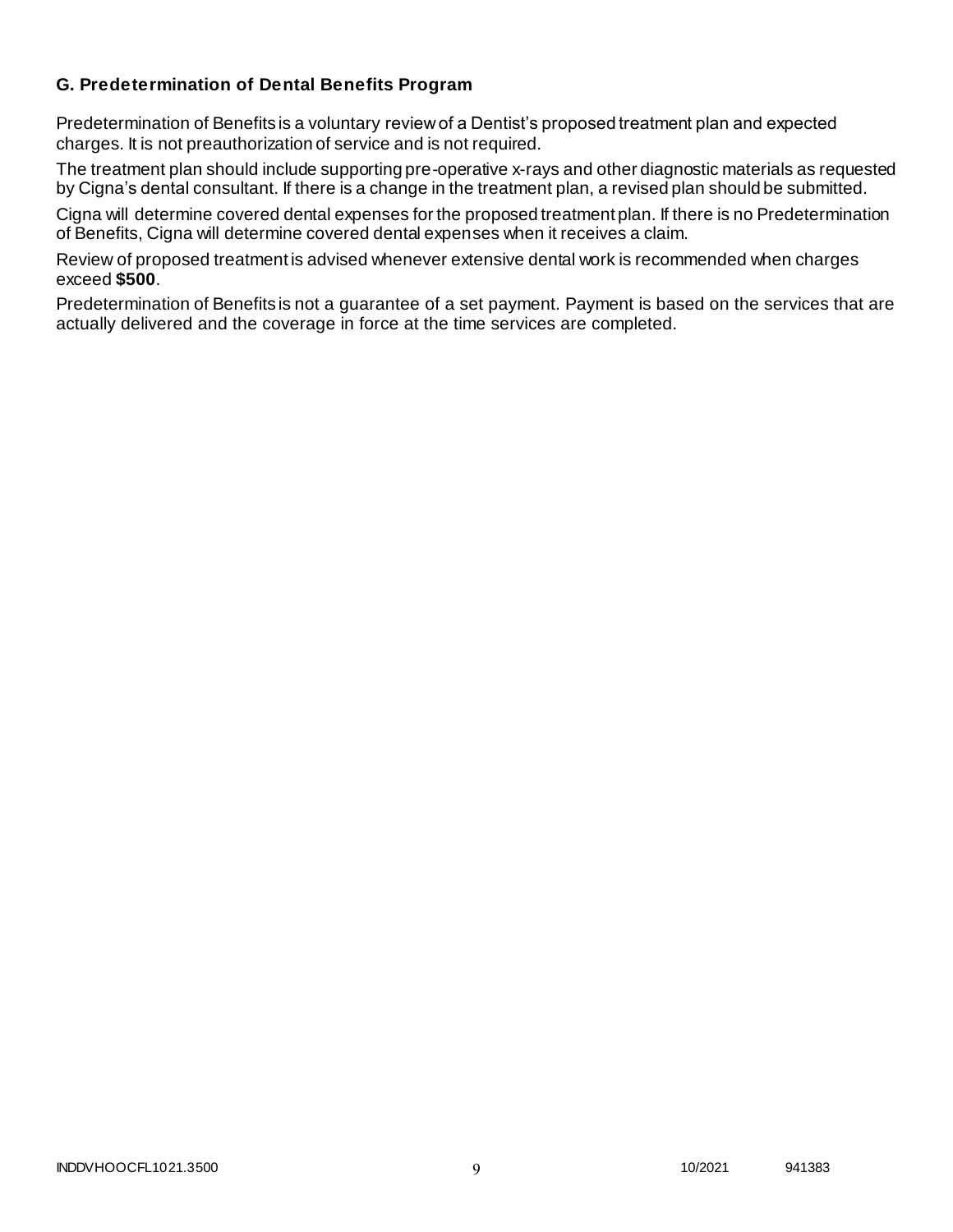### **H. General Provisions**

## **WHEN YOU HAVE A COMPLAINT OR AN APPEAL**

For the purposes of this section, any reference to "You," "Your" or "Yourself" also refers to a representative or Provider designated by You to act on Your behalf, unless otherwise noted.

We want You to be completely satisfied with the care You receive. That is why We have established a process for addressing Your concerns and solving Your problems.

#### **Start with Member Services**

We are here to listen and help. If You have a concern regarding a person, a service, the quality of care, or contractual benefits, You can call Our toll-free number and explain Your concern to one of Our Customer Service representatives. You can also express that concern in writing. Please call or write to Us at the following:

Customer Services Toll-Free Number or address on mycigna.com, explanation of benefits or claim form

We will do Our best to resolve the matter on Your initial contact. If We need more time to review or investigate Your concern, We will get back to You as soon as possible, but in any case within 30 days. If You are not satisfied with the results of a coverage decision, You can start the appeals procedure.

#### **Appeals Procedure**

Cigna has a two step appeals procedure for coverage decisions. To initiate an appeal, You must submit a request for an appeal in writing within 365 days of receipt of a denial notice. You should state the reason why You feel Your appeal should be approved and include any information supporting Your appeal. If You are unable or choose not to write, You may ask to register Your appeal by telephone. Call or write to Us at the toll-free number or address on Your Benefit Identification card, explanation of benefits or claim form.

#### **Level One Appeal**

Your appeal will be reviewed and the decision made by someone not involved in the initial decision. Appeals involving Medical Necessity or clinical appropriateness will be considered by a health care professional.

For level one appeals, We will respond in writing with a decision within 30 calendar days after We receive an appeal for a postservice coverage determination. If more time or information is needed to make the determination, We will notify You in writing to request an extension of up to 15 calendar days and to specify any additional information needed to complete the review.

If You are not satisfied with Our level-one appeal decision, You may request a level-two appeal.

### **Level Two Appeal**

If You are dissatisfied with Our level one appeal decision, You may request a second review. To start a level two appeal, follow the same process required for a level one appeal.

Most requests for a second review will be conducted by the Appeals Committee, which consists of at least three people. Anyone involved in the prior decision may not vote on the Committee. For appeals involving Medical Necessity or clinical appropriateness, the Committee will consult with at least one Dentist reviewer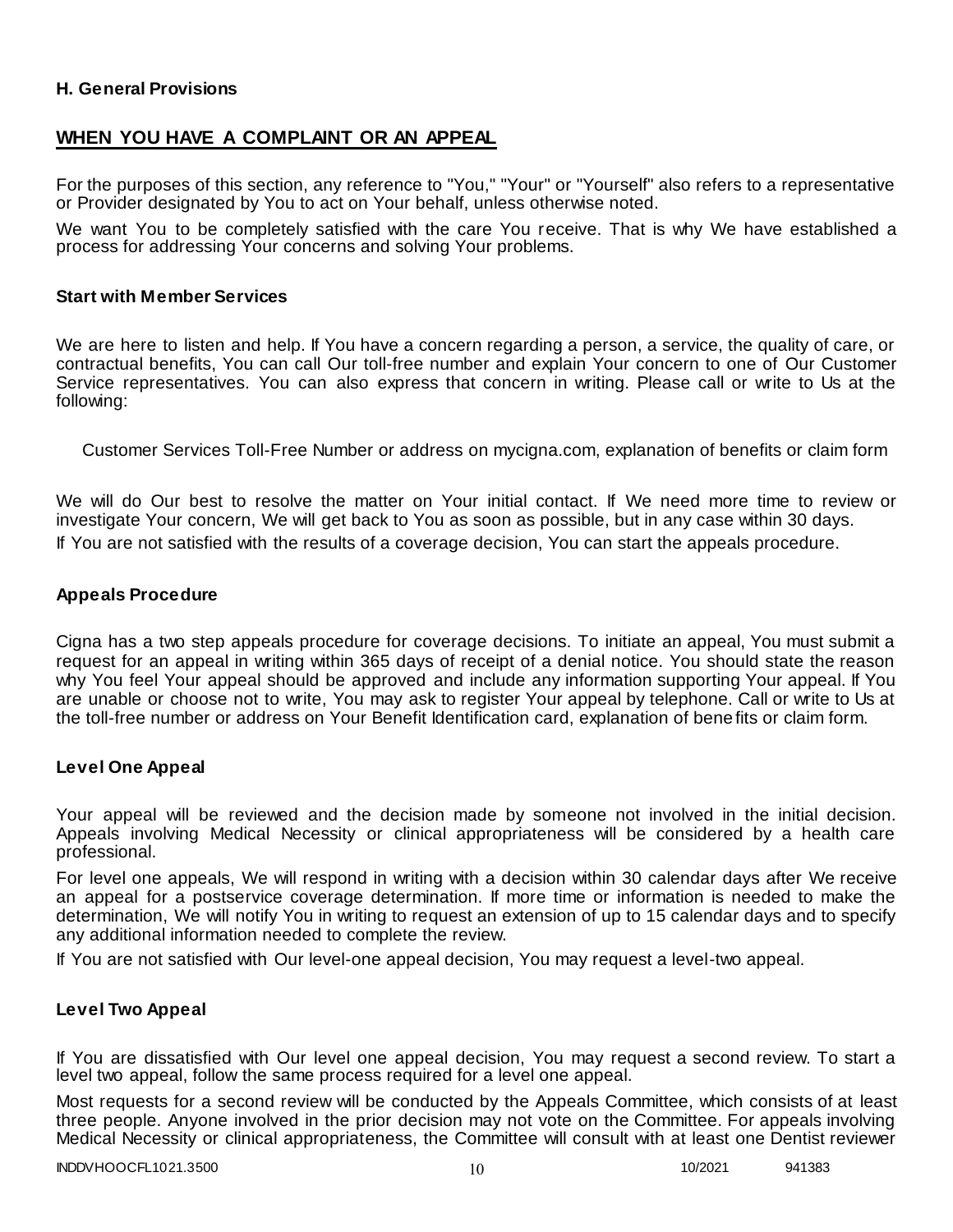in the same or similar specialty as the care under consideration, as determined by Cigna's Dentist reviewer. You may present Your situation to the Committee in person or by conference call.

For level two appeals We will acknowledge in writing that We have received Your request and schedule a Committee review. For postservice claims, the Committee review will be completed within 30 calendar days. If more time or information is needed to make the determination, We will notify You in writing to request an extension of up to 15 calendar days and to specify any additional information needed by the Committee to complete the review. You will be notified in writing of the Committee's decision within five working days after the Committee meeting, and within the Committee review time frames above if the Committee does not approve the requested coverage.

### **Notice of Benefit Determination on Appeal**

Every notice of an appeal decision will be provided in writing or electronically and, if an adverse determination, will include:

- (1) the specific reason or reasons for the denial decision;
- (2) reference to the specific Policy provisions on which the decision is based;
- (3) a statement that the claimant is entitled to receive, upon request and free of charge, reasonable access to and copies of all documents, records, and other Relevant Information as defined;
- (4) upon request and free of charge, a copy of any internal rule, guideline, protocol or other similar criterion that was relied upon in making the adverse determination regarding Your appeal, and an explanation of the scientific or clinical judgment for a determination that is based on a medical necessity, experimental treatment or other similar exclusion or limit.

#### **Relevant Information**

Relevant Information is any document, record, or other information which was relied upon in making the benefit determination; was submitted, considered, or generated in the course of making the benefit determination, without regard to whether such document, record, or other information was relied upon in making the benefit determination; demonstrates compliance with the administrative processes and safeguards required by federal law in making the benefit determination; or constitutes a statement of policy or guidance with respect to the plan concerning the denied treatment option or benefit or the claimant's diagnosis, without regard to whether such advice or statement was relied upon in making the benefit determination.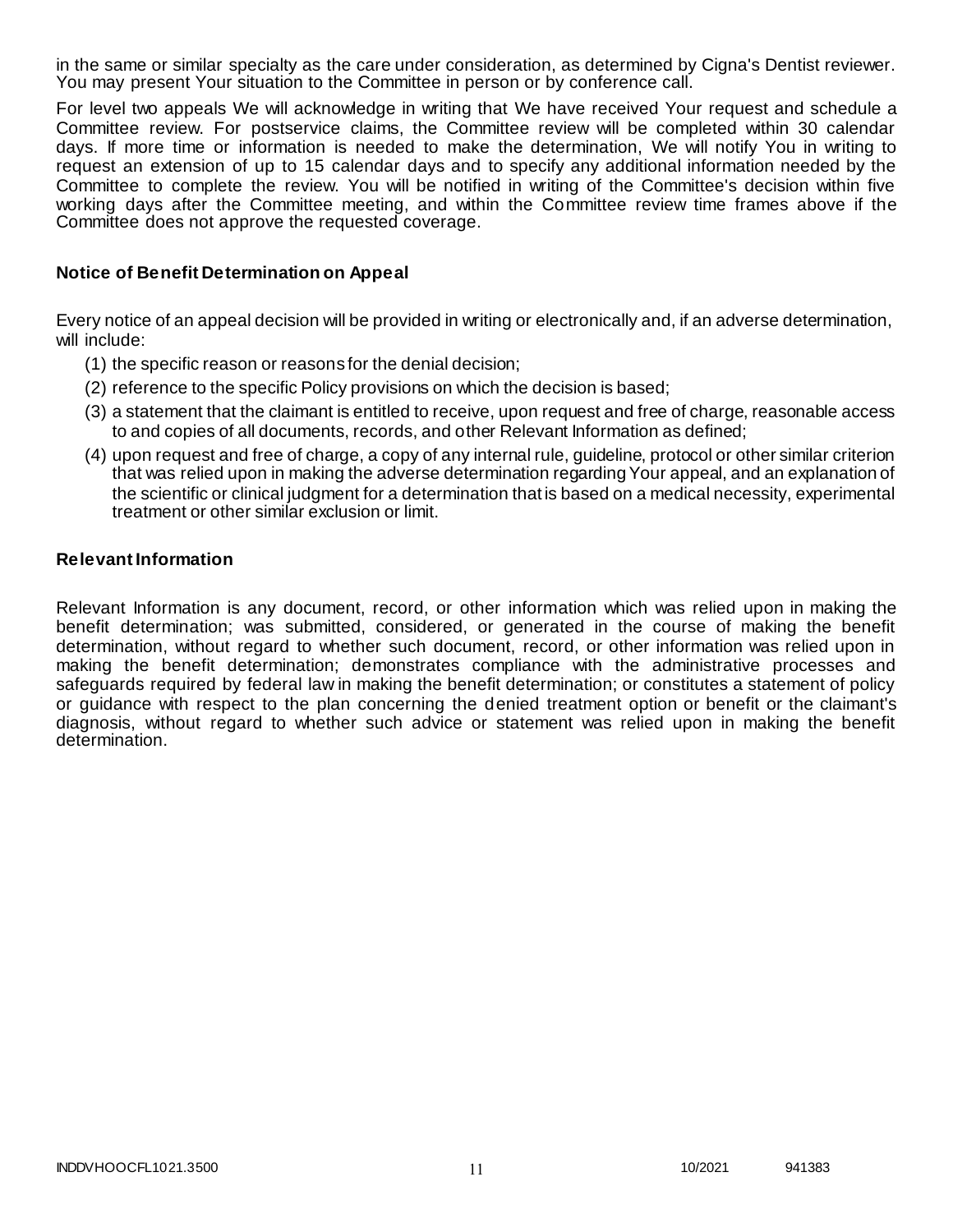# **I. Participating Dental Providers**

Cigna will provide a current list of Dentists currently participating with Cigna and their locations to each Covered Person upon request.

To verify if a Dentist is currently participating with Cigna and is accepting new Cigna Insureds, the Covered Person should visit Our website at mycigna.com.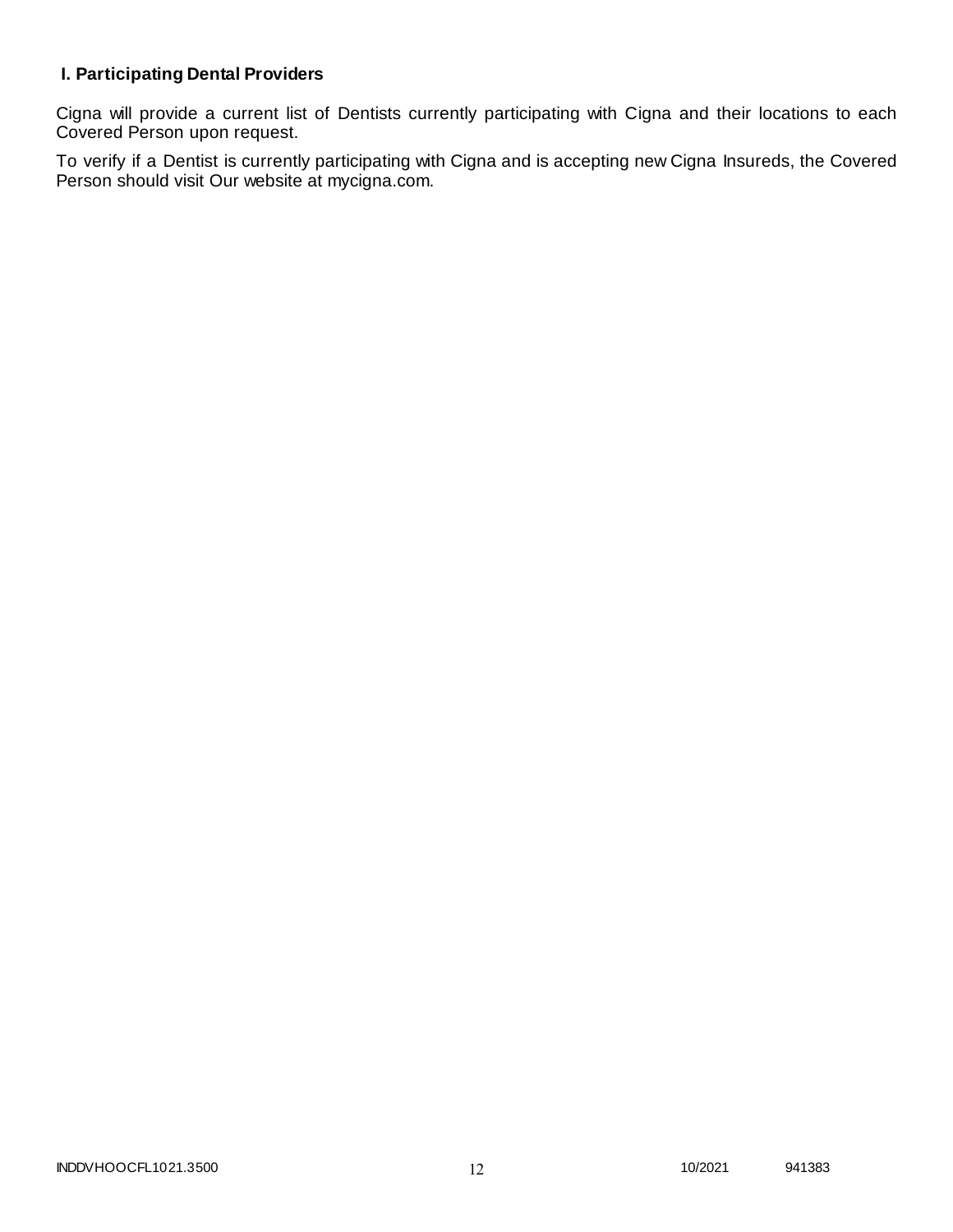### **J. Renewability, Eligibility, and Continuation**

1. The Policy will renew except for the specific events stated in the Policy. Cigna may change the premiums of the Policy with 60 days written notice to the Insured. However, Cigna will not refuse to renew or change the premium schedule for the Policy on an individual basis, but only for all Insureds in the same class and covered under the same Policy as You.

2. The individual plan is designed for residents of Florida who are not enrolled under or covered by any other group or individual health coverage. You must notify Cigna of all changes that may affect any Covered Person's eligibility under the Policy.

3. You or Your Dependent(s) will become ineligible for coverage:

- When premiums are not paid according to the due dates and grace periods described in the premium section.
- With respect to Your Spouse, Domestic Partner, or partner to a Civil Union: when the Spouse is no longer married to the Insured or when the union is dissolved.
- With respect to You and Your Family Member(s): when You no longer meet the requirements listed in the Conditions of Eligibility section;
- The date the Policy terminates.
- When the Insured no longer lives in the Service Area.

4. If a Covered Person's eligibility under this Plan would terminate due to the Insured's death, divorce or if other Dependents would become ineligible due to age or no longer qualify as dependents for coverage under this Plan; except for the Insured's failure to pay premium, the Covered Person's insurance will be continued if the Covered Person exercising the continuation right notifies Cigna and pays the appropriate monthly premium within 60 days following the date this Policy would otherwise terminate. Any waiting periods in the new Plan will be considered as being met to the extent coverage was in for ce under this Plan.

5. We will give You at least 45 days advance written notice of cancellation, which will be mailed to Your last known address as shown by Our records. If cancellation is due to nonpayment of premium, written notice will be sent at least 10 days before. Any cancellation shall be without prejudice for any claim for Covered Expense incurred before cancellation.